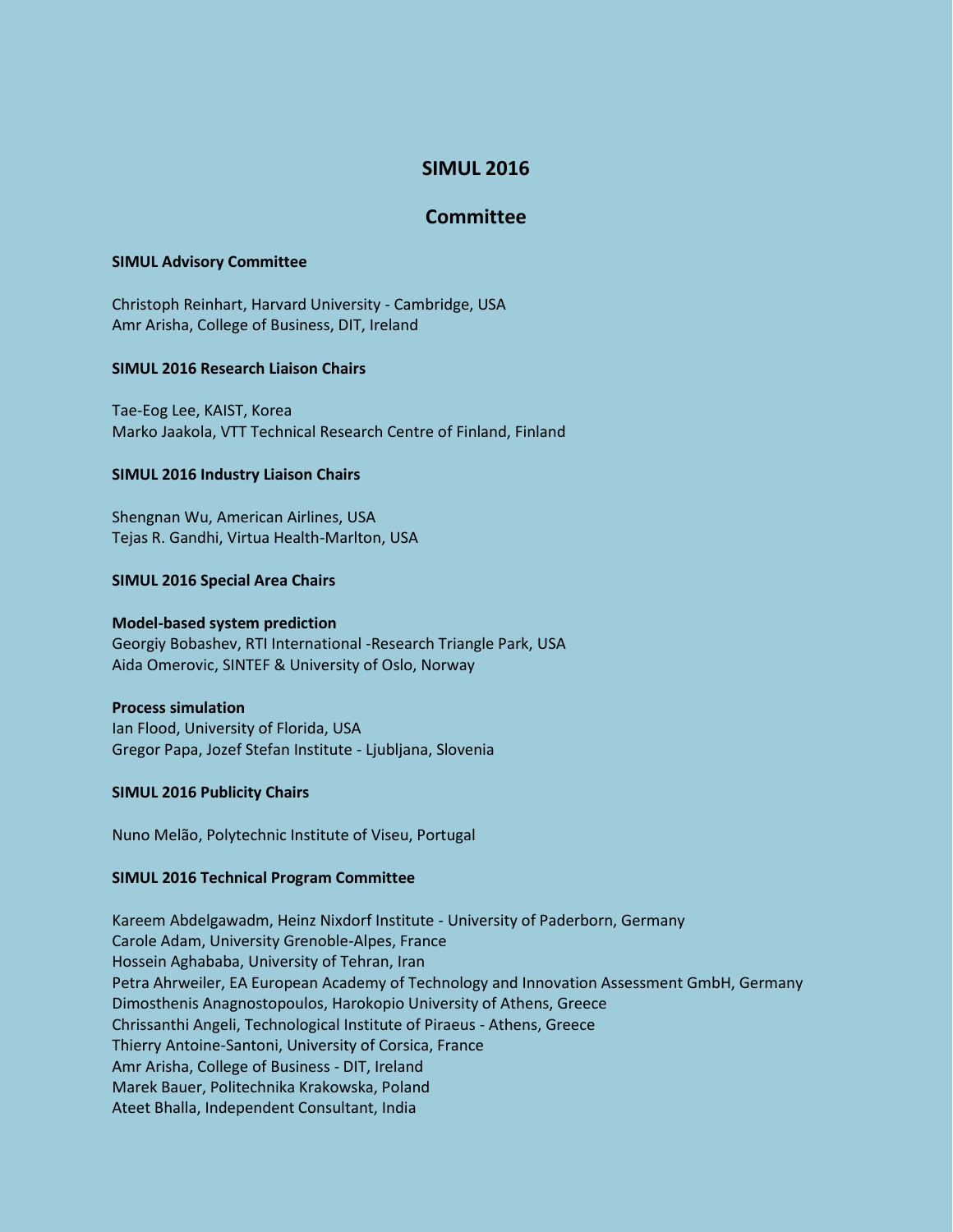Kashif Bilal, COMSATS Institute of Information Technology, Pakistan Paul-Antoine Bisgambiglia, Université de Corse, France Keith Bisset, Virginia Tech, USA Georgiy Bobashev, RTI International -Research Triangle Park, USA Christos Bouras, University of Patras | Computer Technology Institute & Press «Diophantus», Greece Christophe Bourdin, Université d'Aix-Marseille, France Jan F. Broenink, University of Twente, Netherlands Luigi Buglione, Engineering, Italy Dilay Celebi, Istanbul Technical University, Turkey Srinivas R. Chakravarthy, Kettering University, USA Kuo-Hao Chang, National Tsing Hua University, Taiwan E Jack Chen, BASF Corporation, USA Soolyeon Cho, North Carolina State University - Raleigh, USA Federico Ciccozzi, Mälardalen University, Sweden Franco Cicirelli, Università della Calabria, Italy Kendra Cooper, University of Texas at Dallas, USA Duilio Curcio, University of Calabria - Rende (CS), Italy Andrea D'Ambrogio, University of Roma "Tor Vergata", Italy Yuya Dan, Matsuyama University, Japan Saber Darmoul, King Saud University, Saudi Arabia Jacinto Dávila, Universidad de Los Andes, Venezuela Paula de Oliveira, University of Coimbra, Portugal Luis Antonio de Santa-Eulalia, Université de Sherbrooke, Canada Tom Dhaene, Ghent University - IBBT, Belgium Jan Dijkstra, Eindhoven University of Technology, Netherlands Atakan Dogan, Anadolu University, Turkey Julie Dugdale, Université Pierre Mendès, France Khaled S. El-Kilany, Arab Academy for Science - Alexandria, Egypt Sabeur Elkosantini, Higher Institute of Computer Science of Mahdia - University of Monatir, Tunisia Diego Encinas, Informatics Research Institute LIDI - National University of La Plata, Argentina Zuhal Erden, Atılım University, Turkey Zhou Fang, VR and Immersive Simulation Center - Renault DE-TD, France Francisco Javier Otamendi Fernández de la Puebla, Universidad Rey Juan Carlos, Spain Ian Flood, University of Florida, USA Terrill L. Frantz, Peking University HSBC Business School, Shenzhen Campus, Guangdong, China Jason Friedman, Tel Aviv University, Israel Marco Furini, University of Modena and Reggio Emilia, Italy José Manuel Galán, Universidad de Burgos, Spain Tejas Gandhi, Medical Center of Central Georgia, USA Siyang Gao, City University of Hong Kong, Hong Kong Hector Miguel Gastelum Gonzalez, University of Guadalajara, Mexico Petia Georgieva, University of Aveiro, Portugal Charlotte Gerritsen, Netherlands Institute for the Study of Crime and Law Enforcement, Netherlands Genady Grabarnik, St. John's University, USA Antoni Grau, Technical University of Catalonia UPC, Spain Francisco Grimaldo Moreno, Universitat de València, Spain Christoph Grimm, TU Kaiserslautern, Germany Amine Hamri, LSIS Marseille, France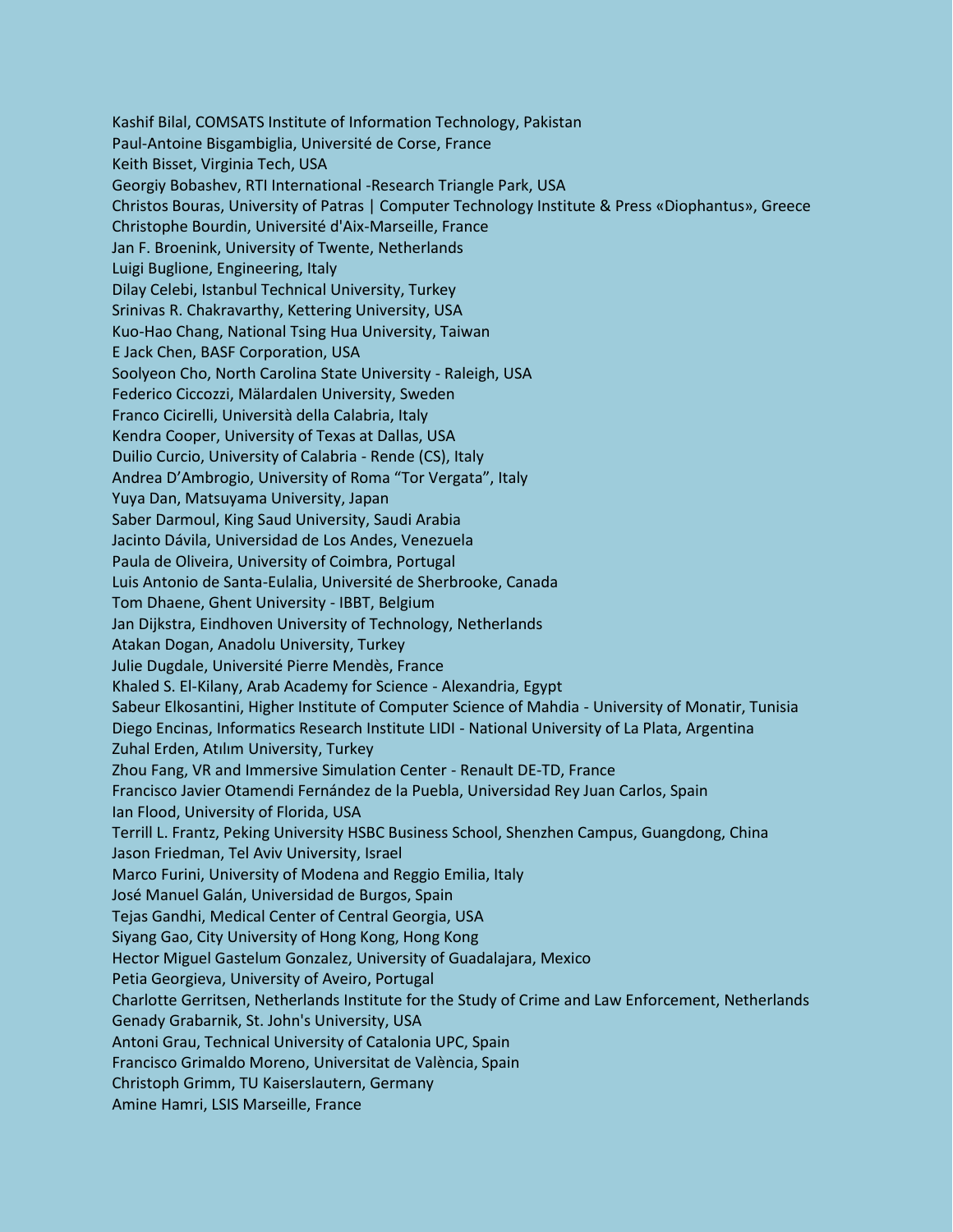Samer Hassan, Universidad Complutense de Madrid, Spain Frank Herrmann, Regensburg Technical University of Applied Sciences, Germany Tsan-sheng Hsu, Academia Sinica, Taiwan Xiaolin Hu, Georgia State University, USA Mauro Iacono, Seconda Università degli Studi di Napoli, Italy Eric Innocenti, University of Corsica Pasquale Paoli, France Joshua Ignatius, Universiti Sains Malaysia, Malaysia Emilio Insfran, Universitat Politecnica de Valencia, Spain Marko Jaakola, VTT Technical Research Centre of Finland, Finland Cecilia Jaramillo, University Autonoma of Barcelona (UAB), Spain András Jávor, Budapest University of Technology and Economics, Hungary Emilio Jiménez Macías, University of La Rioja, Spain Maria João Viamonte, ISEP - School of Engineering - Polytechnic of Porto, Portugal Eugene John, University of Texas at San Antonio, USA Waldemar Karwowski, University of Central Florida, USA Mohammad Kazemifard, Razi University, Iran Christina Kluever, University of Duisburg-Essen, Germany Natallia Kokash, Centrum Wiskunde & Informatica (CWI), Netherlands Sunil Kothari, HP Labs, USA Claudia Krull, Otto-von-Guericke-University Magdeburg, Germany Olexandr O. Kuzenkov, Khmelnitsky National University, Ukraine Pierre L'Ecuyer, Université de Montréal, Canada Herman Le Roux, Council for Scientific and Industrial Research, South Africa SangHyun Lee, University of Michigan, USA Fedor Lehocki, National Centre of Telemedicine Services / Slovak University of Technology in Bratislava, Slovakia Jennie Lioris, CERMICS, France Rong Liu, University of California, Los Angeles, USA Francesco Longo, University of Calabria, Italy Edwin Lughofer, Johannes Kepler University Linz, Austria Johannes Lüthi, Fachhochschule Kufstein Tirol, Austria Jose Machado, Universidade do Minho, Portugal Tenreiro Machado, Institute of Engineering - Polytechnic of Porto, Portugal Michael Manitz, Universität Duisburg/Essen, Germany Ricardo Marcelín-Jiménez, Universidad Autónoma Metropolitana, Mexico João Pedro Jorge Marques, University of Porto, Portugal Goreti Marreiros, Engineering Institute - Polytechnic of Porto, Portugal Stefano Marrone, Seconda Università di Napoli, Italy Don McNickle, University of Canterbury - Christchurch, New Zealand Nuno Melão, Polytechnic Institute of Viseu, Portugal Jürgen Melzner, Bauhaus-University Weimar, Germany Marco Mevius, HTWG Konstanz, Germany Adel Mhamdi, RWTH Aachen University, Germany Bożena Mielczarek, Wroclaw University of Technology, Poland Saurabh Mittal, Dunip Technologies, USA Owen Molloy, National University of Ireland, Galway, Ireland Lars Mönch, University of Hagen, Germany Roberto Montemanni, University of Applied Sciences of Southern Switzerland (SUPSI), Switzerland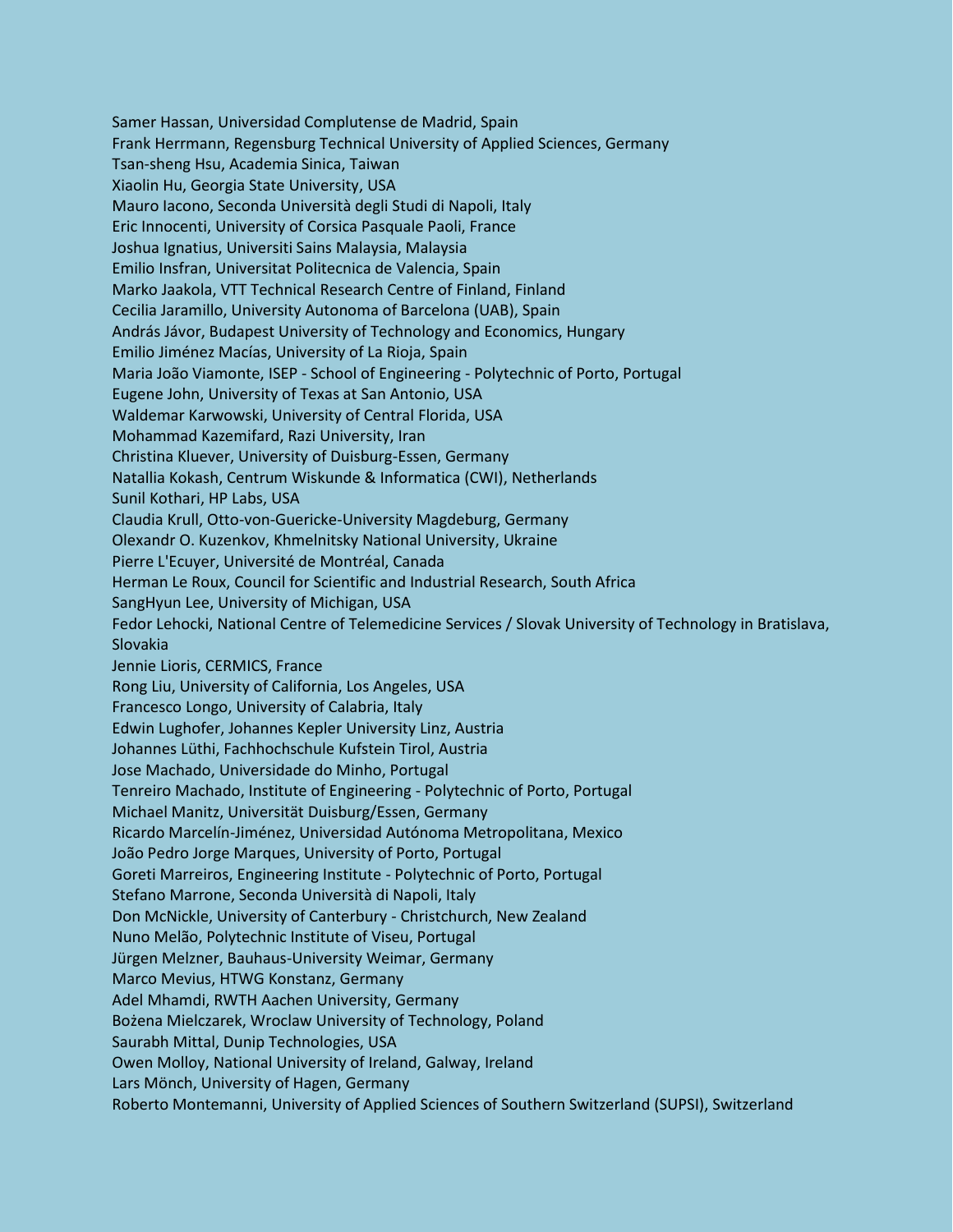Tingting Mu, University of Liverpool, UK Àngela Nebot, Polytechnic University of Catalonia, Spain Letizia Nicoletti, Cal-tek srl, Italy Libero Nigro, Università della Calabria, Italy Lialia Nikitina, Fraunhofer Institute for Algorithms and Scientific Computing, Germany Mara Nikolaidou, Harokopio University of Athens, Greece Halit Oguztuzun, Middle East Technical University, Ankara, Turkey Aida Omerovic, SINTEF ICT, Norway Tuncer Ören, University of Ottawa, Canada Gregor Papa, Jozef Stefan Institute - Ljubljana, Slovenia Laurent Perochon, VetaGro Sup, France Claudine Picaronny, LSV ENS Cachan, France Henri Pierreval, IFMA-LIMOS, France François Pinet, Irstea, France Marta Pla-Castells, Universitat de València, Spain Katalin Popovici, MathWorks Inc., USA Tomas Potuzak, University of West Bohemia, Czech Republic Francesco Quaglia, Sapienza Universita' di Roma, Italy Gauthier Quesnel, INRA, MIA Toulouse, France Arash Ramezani, University of the Federal Armed Forces, Germany Mohsen Ramezani, Monash University, Australia Urvashi Rathod, Symbiosis Centre for Information Technology, India Cláudia Ribeiro, INESC-ID Lisbon, Portugal José Luis Risco Martín, Universidad Complutense de Madrid, Spain Victor Romanov, Russian Plekhanov University of Economics, Russia Agostinho Rosa, Technical University of Lisbon, Portugal Rosaldo J. F. Rossetti, University of Porto, Portugal Hendrik Rothe, Helmut Schmidt Universitat, Germany Juliette Rouchier, LAMSADE, Paris-Dauphine, France Manuel Filipe Santos, University of Minho, Portugal Jean-Francois Santucci, University of Corsica, France Federica Sarro, University College London, UK Florence Sedes, Paul Sabatier University - Toulouse III | IRIT, France Guodong Shao, National Institute of Standards and Technology - Gaithersburg, USA Yuri N. Skiba, Centre for Atmospheric Sciences - Universidad Nacional Autónoma de México, Mexico Frank Slomka, Ulm University, Germany Jeffrey S. Smith, Auburn University, USA Flavio Soares Correa da Silva, University of Sao Paulo, Brazil Eric Solano, RTI International, USA Yuri N. Sotskov, United Institute of Informatics Problems - National Academy of Sciences of Belarus, Belarus Mu-Chun Su, National Central University, Taiwan Nary Subramanian, University of Texas at Tyler, USA Changho Sung, Korea Institute of Science and Technology Europe (KIST Europe), Germany Magdalena Szmajduch, Cracow University of Technology, Poland Elena Tànfani, University of Genova, Italy Halina Tarasiuk, Institute of Telecommunications - Warsaw University of Technology, Poland Alexander Tatashev, Moscow University of Communications and Informatics, Russia